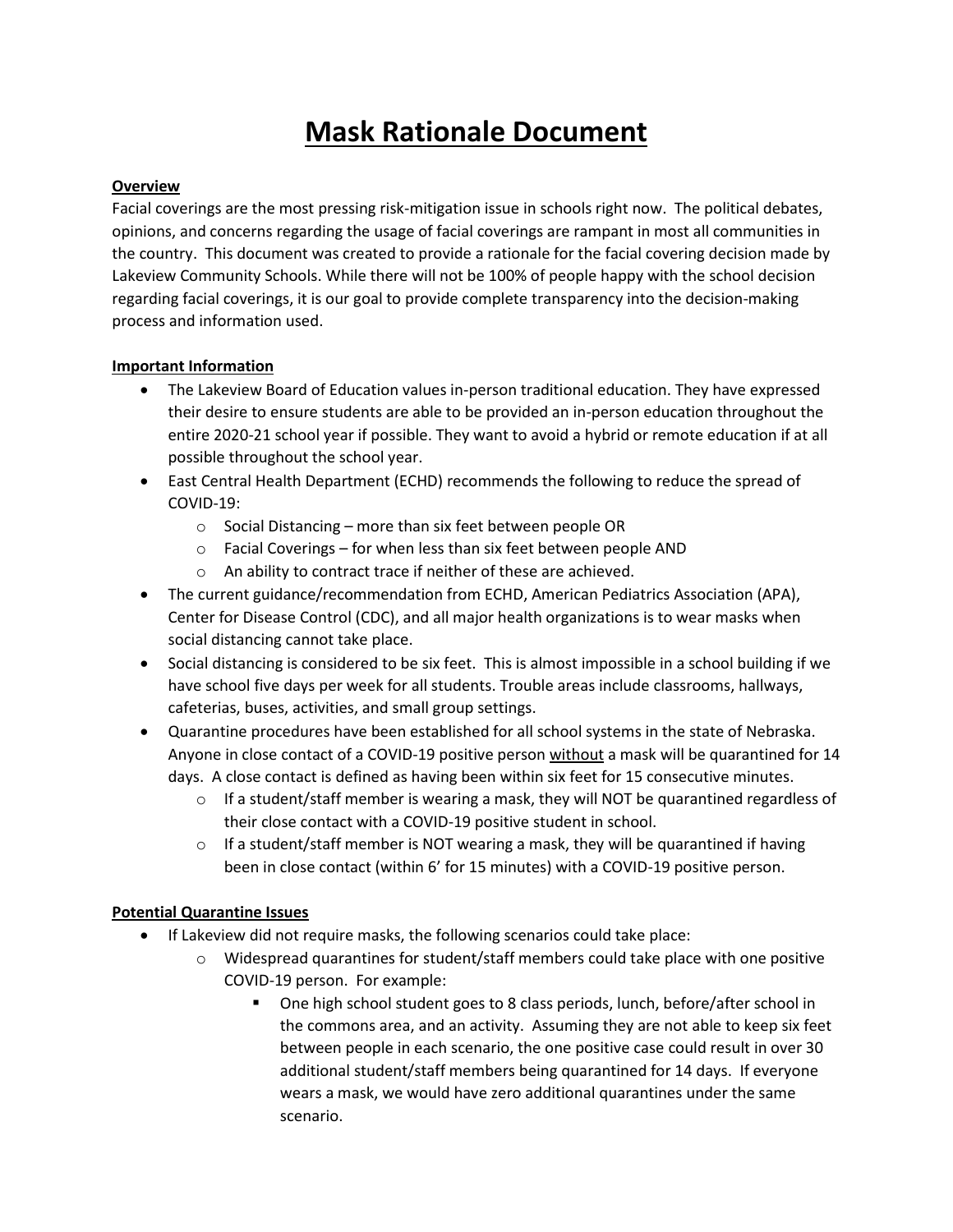- Assumptions of three students per class, three students at lunch, and three students before/after school.
- $\circ$  If we lose too many staff members to quarantine, we would be forced to shut down.
	- **If one student does group work with multiple teachers, we could have** widespread 14 day quarantines for staff members.
	- If one staff member worked in close contact with other staff members, we could have widespread 14 day quarantines for staff members.

### **Question/Answers Related to Mask Wearing**

- How will we know if wearing a mask worked?
	- $\circ$  If we require masks, we will never know if they helped. If we don't require masks, we will be adding educational barriers associated with social distancing and reacting to every COVID-19 related issue.
- What about other guidance I have read about online that is different than your guidance?
	- o We are trying to stay local in our decision-making because they know our area the best. Columbus is not Omaha, St. Louis, or New York City and we want to make decisions on a local level.
- Do I have to wear a mask if six feet of distance is possible?
	- $\circ$  If six feet of distance is possible in a controlled setting, a mask will not need to be worn. For example, a class with only eight students would be able to have six feet of distance between each other, so no mask would be necessary.
- Will I ever get to take the mask off?
	- $\circ$  Yes, when six feet of distance can be achieved in a controlled setting the mask will not be required. In addition, we will not wear masks during physical education, recess, lunch, and during scheduled mask break times.
- What is a mask break time?
	- $\circ$  Each school building/teacher will work to provide mask break times for students. These are scheduled times to remove the mask to provide some relief for students/staff.
- What circumstances would exempt a student from wearing a mask?
	- $\circ$  Exceptions may be made only as required by law, such as based upon the decisions of a student's IEP, 504 team, an individual health plan, or for religious purposes.
- Will elementary students be required to wear masks?
	- o Yes, all students K-12 will be required to wear masks when six feet of distance is not possible. Teachers will work with kids to teach them the importance, how to properly wear the mask, and also provide respite when possible.
- What if I refuse to wear a mask?
	- $\circ$  Wearing masks is a rule adopted by the school board and similar to any other health and safety or dress code rules. Students who refuse to wear masks will be placed on an emergency exclusion from attending school.
- Can I bring my own mask?
	- o Yes, students can bring their own mask as long as it is school appropriate.
- Will the school provide a mask for my child?
	- $\circ$  Parents may provide a mask for their children, but the district will provide 3 cloth masks per student. The masks must either be cloth or a multi-layered disposable mask.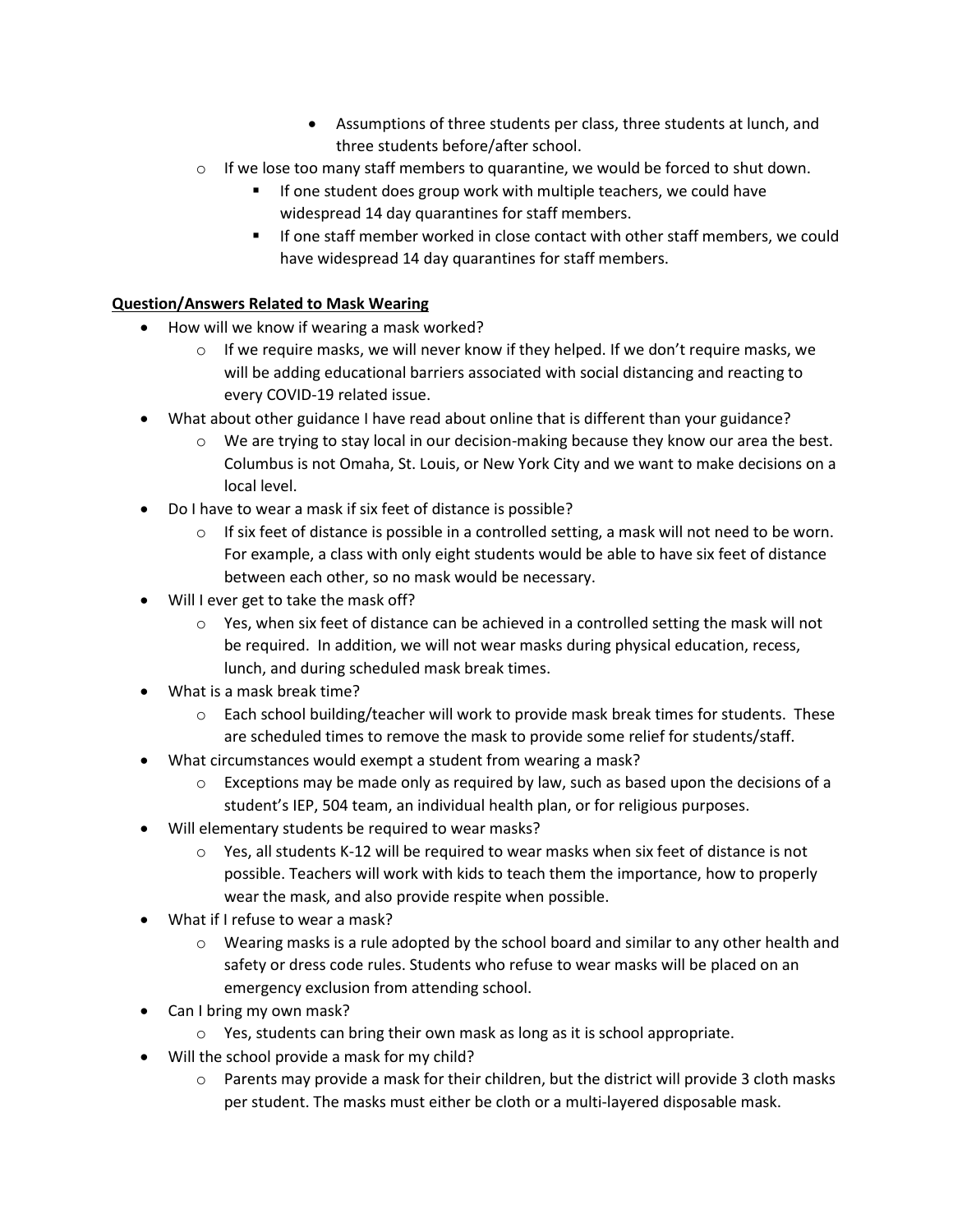- Will staff be required to wear a mask?
	- $\circ$  Staff will be required to wear masks when they're not able to social distance. Wearing a face shield instead of a mask or not wearing any face covering may be necessary at times.
- What about mask wearing during activities?
	- o Medical recommendations are to not wear masks during physical exertion. Practices will be socially distanced as much as possible.

Please know that Lakeview Community Schools doesn't want to mandate masks, if possible, because of the barrier it could cause to education, but at this time we believe it is necessary to ensure our students/staff are both safe and able to continue being in school each day. Masks are undoubtedly a barrier to education, but we believe this one barrier relieves the need for several other barriers including social distancing and student/staff quarantines. We want to keep our students in school, and facial coverings are the best way to ensure we can continue a traditional face-to-face education at this time. There are very clear consequences to not requiring masks that are hard to overcome. Our goals are to provide a safe environment and to keep kids in the classroom as much as possible throughout the 2020-21 school year. And to achieve this goal we must minimize our risk of getting coronavirus and minimize quarantines as both result in lost instructional time.

Thanks you for your understanding and patience as we all work through this pandemic together!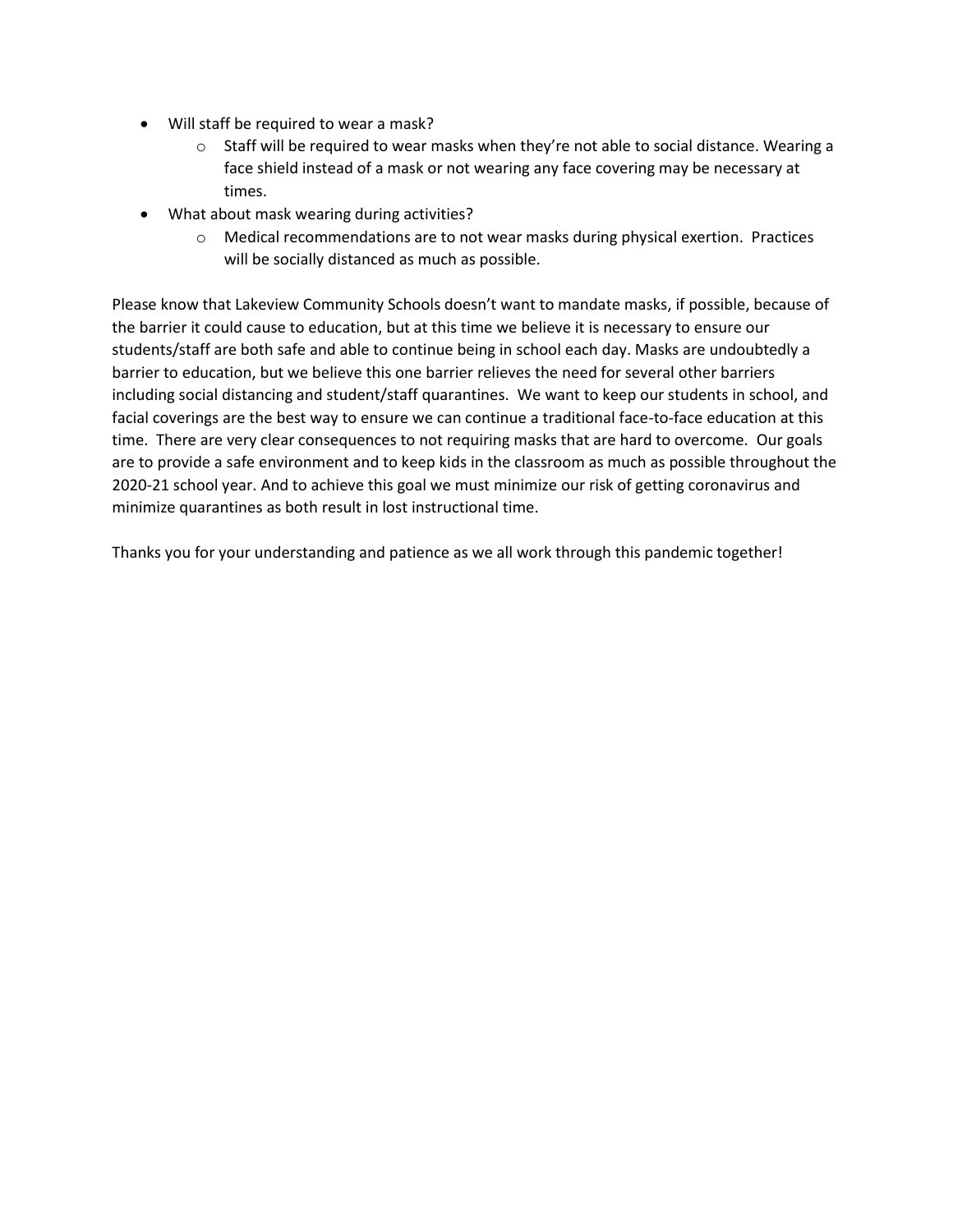# **Documento de justificación de la máscara**

### **Visión general**

Las coberturas faciales son el problema de mitigación de riesgos más urgente en las escuelas en este momento. Los debates políticos, opiniones y preocupaciones con respecto al uso de revestimientos faciales son rampantes en la mayoría de las comunidades del país. Este documento fue creado para proporcionar una justificación para la decisión de cobertura facial tomada por Lakeview Community Schools. Si bien no habrá un 100% de personas satisfechas con la decisión de la escuela con respecto a los revestimientos faciales, nuestro objetivo es proporcionar una transparencia total en el proceso de toma de decisiones y la información utilizada .

#### **Información importante**

- La Junta de Educación de Lakeview valora la educación tradicional en persona. Han expresado su deseo de garantizar que los estudiantes puedan recibir una educación en persona durante todo el año escolar 2020-21, si es posible . Quieren evitar una educación híbrida o remota si es posible durante todo el año escolar.
- El Departamento de Salud de East Central (ECHD) recomienda lo siguiente para reducir la propagación de COVID-19 :
	- oDistancia social : más de seis pies entre personas O
	- $\circ$  Recubrimientos faciales : para cuando hay menos de seis pies entre personas Y
	- oLa capacidad de contraer rastros si ninguno de estos se logra.
- La orientación actual / recomendación de ECHD , Americana de Pediatría

Asociación (APA) , Centro para el Control de Enfermedades ( CDC ) , y todas las organizaciones de salud importante es usar máscaras cuando el distanciamiento social no puede tener lugar.

 El distanciamiento social se considera seis pies. Esto es casi imposible en un edificio escolar si tenemos escuela cinco días a la semana para todos los estudiantes. Las áreas problemáticas incluyen aulas, pasillos, cafeterías, autobuses, actividades y grupos pequeños .

 Se han establecido procedimientos de cuarentena para todos los sistemas escolares en el estado de Nebraska. Cualquier persona en contacto cercano con una persona positiva de COVID-19 sin máscara será puesta en cuarentena por 14 días. Un contacto cercano se define como haber estado a menos de seis pies durante 15 minutos consecutivos.

oSi un estudiante / miembro del personal usa una máscara, NO serán puestos en cuarentena independientemente de su contacto cercano con un estudiante positivo de COVID-19 en la escuela.

 $\circ$ Si un estudiante / miembro del personal NO está usando una máscara, será puesto en cuarentena si ha estado en contacto cercano (dentro de 6 'por 15 minutos) con una persona positiva de COVID-19.

#### **Posibles problemas de cuarentena**

 Si Lakeview no requiriera máscaras, podrían tener lugar los siguientes escenarios: oLas cuarentenas generalizadas para estudiantes / miembros del personal podrían llevarse a cabo con una persona COVID-19 positiva. Por ejemplo:

> Un estudiante de secundaria asiste a 8 períodos de clase, almuerzo, antes / después de la escuela en el área común y una actividad. Suponiendo que no puedan mantener seis pies entre las personas en cada escenario, el único caso positivo podría resultar en que más de 30 estudiantes / miembros del personal adicionales sean puestos en cuarentena durante 14 días. Si todos usan una máscara, no tendríamos cuarentenas adicionales bajo el mismo escenario.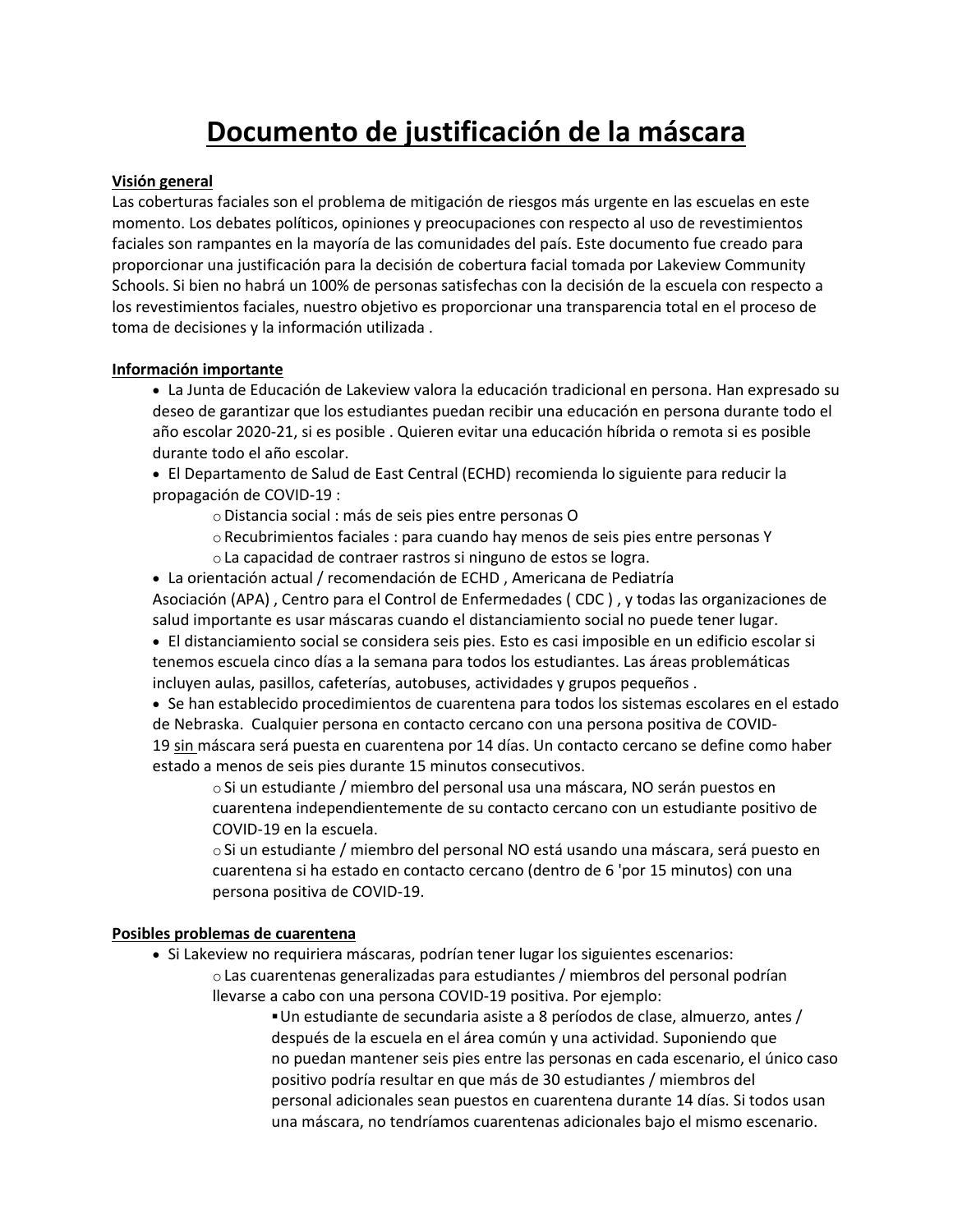Suposiciones de tres estudiantes por clase, tres estudiantes en el almuerzo y tres estudiantes antes / después de la escuela.

 $\circ$ Si perdemos demasiados miembros del personal por la cuarentena, nos veríamos obligados a cerrar.

> Si un estudiante trabaja en grupo con varios maestros, podríamos tener cuarentenas generalizadas de 14 días para los miembros del personal. Si un miembro del personal trabajara en estrecho contacto con otros miembros del personal, podríamos haber extendido 14 días de cuarentena para los miembros del personal.

### **Preguntas / Respuestas relacionadas con el uso de máscaras**

¿Cómo sabremos si usar una máscara funcionó?

 $\circ$ Si requerimos máscaras, nunca sabremos si ayudaron. Si no requerimos máscaras, agregaremos barreras educativas asociadas con el distanciamiento social y la reacción a cada problema relacionado con COVID-19.

- ¿ Qué pasa con otras orientaciones que he leído en línea que son diferentes a las suyas? oEstamos tratando de permanecer locales en nuestra decisión - haciendo porque ellos saben nuestra área de los mejores. C olumbus no es Oma ha, St. Louis o la ciudad de Nueva York y queremos tomar decisiones a nivel local.
- ¿Tengo que usar una máscara si son posibles seis pies de distancia?

oSi es posible seis pies de distancia en un entorno controlado, no será necesario usar una máscara. Por ejemplo, una clase con solo ocho estudiantes podría tener seis pies de distancia entre ellos, por lo que no sería necesaria una máscara.

¿Alguna vez podré quitarme la máscara?

oSí, cuando se pueden alcanzar seis pies de distancia en un entorno controlado, no se requerirá la máscara. Además, no vamos a usar máscaras durante la educación física, el recreo, el almuerzo, y durante el horario d tiene la máscara de quiebre veces.

¿Qué es un tiempo de descanso de la máscara ?

oCada edificio escolar / maestro trabajará para proporcionar tiempos de descanso para los estudiantes. Estos son horarios programados para quitarse la máscara y proporcionar un poco de alivio a los estudiantes / personal.

¿Qué circunstancias eximirían a un estudiante de usar una máscara?

oLas excepciones se pueden hacer solo según lo exija la ley, por ejemplo, según las decisiones del IEP de un estudiante, el equipo 504, un plan de salud individual o con fines religiosos.

¿Se requerirá que los estudiantes de primaria usen máscaras?

 $\circ$ Sí, todos los estudiantes de K-12 deberán usar máscaras cuando no sea posible una distancia de seis pies de distancia. Los maestros trabajarán con los niños para enseñarles la importancia, cómo usar la máscara adecuadamente y también proporcionarles un respiro cuando sea posible.

¿Qué pasa si me niego a usar una máscara?

oEl uso de máscaras es una regla adoptada por la junta escolar y similar a cualquier otra regla de salud y seguridad o código de vestimenta. Los estudiantes que se nieguen a usar máscaras serán colocados en una exclusión de emergencia de asistir a la escuela.

¿Puedo traer mi propia máscara?

oSí, los estudiantes pueden traer su propia máscara siempre que sea apropiada para la escuela.

¿La escuela proporcionará una máscara para mi hijo?